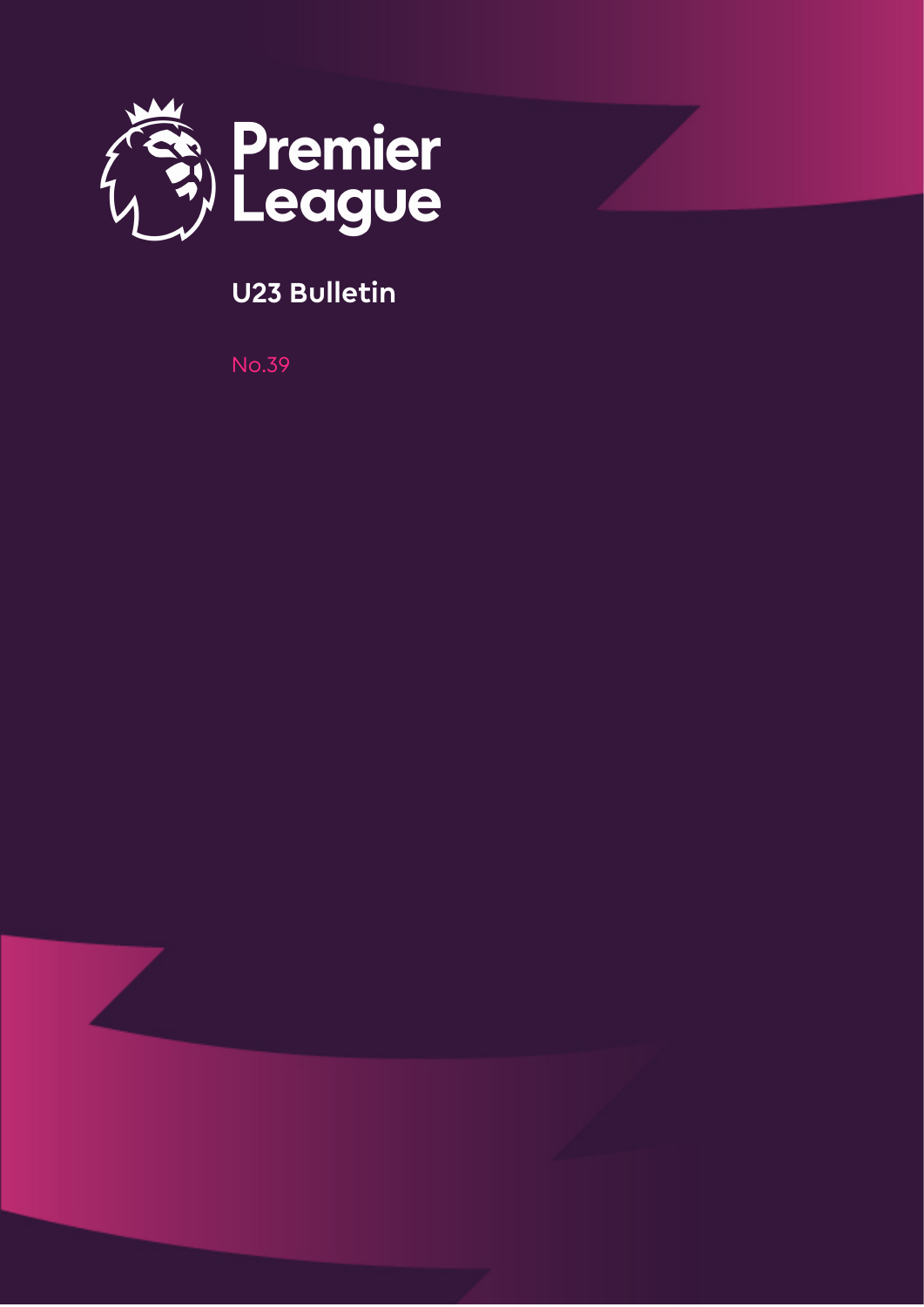

# **Results**

#### **Division 1**

|                   | Arsenal                  | $1 - 1$ | Leeds United                   |
|-------------------|--------------------------|---------|--------------------------------|
|                   | Manchester City          | $7 - 0$ | Everton                        |
|                   | <b>Blackburn Rovers</b>  | $4 - 3$ | Chelsea                        |
|                   | Liverpool                | $3 - 1$ | Manchester United              |
|                   | <b>Crystal Palace</b>    | $3 - 2$ | Leicester City                 |
|                   | <b>Tottenham Hotspur</b> | $0 - 0$ | Brighton & Hove Albion         |
|                   | West Ham United          | $5 - 0$ | Derby County                   |
|                   | Chelsea                  | $2 - 1$ | <b>Tottenham Hotspur</b>       |
|                   | <b>Crystal Palace</b>    | $3 - 1$ | Derby County                   |
| <b>Division 2</b> |                          |         |                                |
|                   | Birmingham City          | $0 - 3$ | Nottingham Forest              |
|                   | <b>Fulham</b>            | $5 - 3$ | <b>Burnley</b>                 |
|                   | Norwich City             | $0 - 2$ | <b>Wolverhampton Wanderers</b> |
|                   | <b>Stoke City</b>        | $2 - 1$ | <b>West Bromwich Albion</b>    |
|                   | Middlesbrough            | $2 - 1$ | Reading                        |
|                   | Southampton              | $1 - 0$ | Sunderland                     |
|                   | <b>Aston Villa</b>       | $1 - 2$ | Newcastle United               |
|                   |                          |         |                                |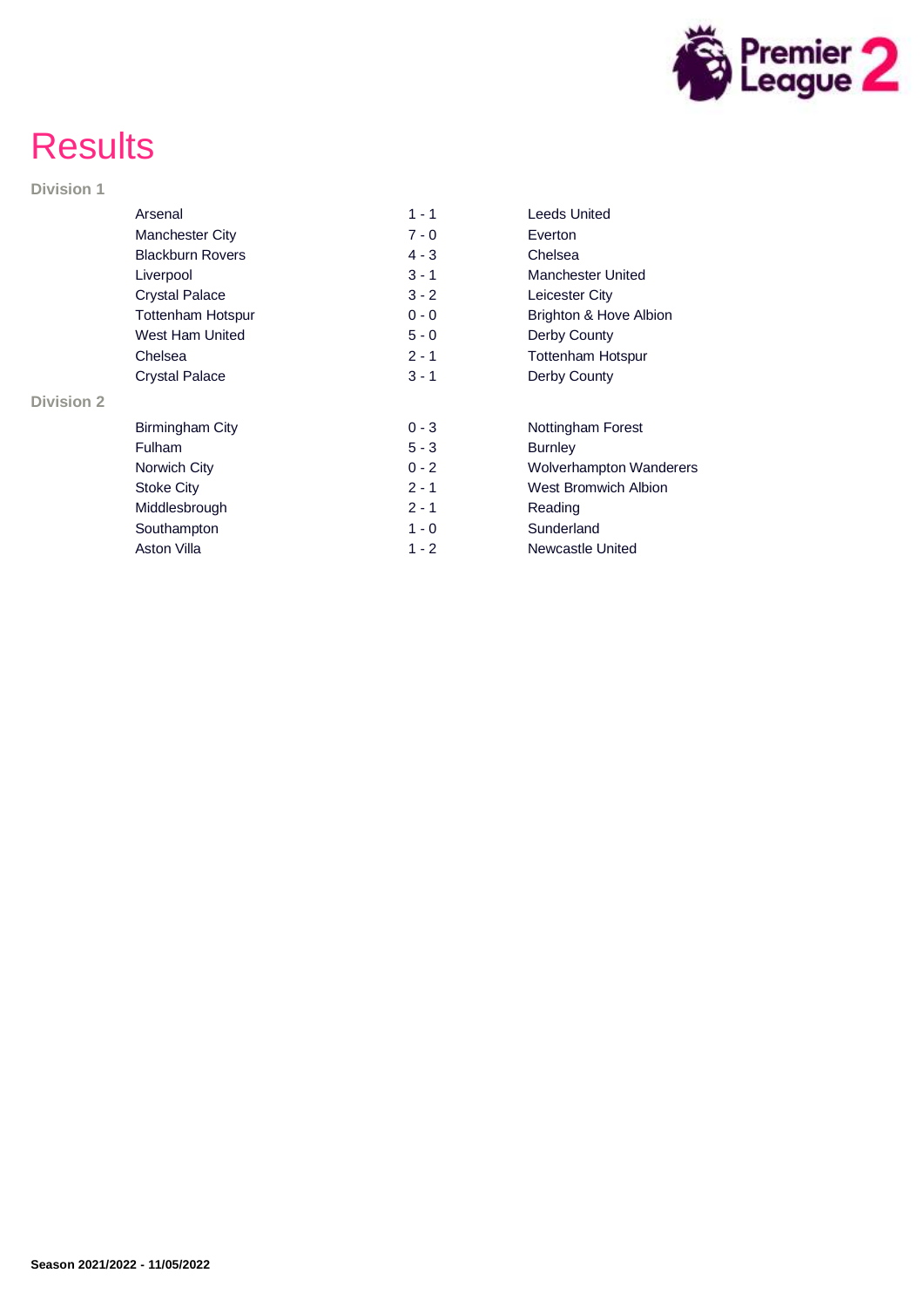

# League Tables

#### **Division 1**

|                 |                                   | <b>Pld</b> | W                | $\mathbf D$             | L              | <b>GF</b> | <b>GA</b>       | <b>GD</b>               | <b>Pts</b> |
|-----------------|-----------------------------------|------------|------------------|-------------------------|----------------|-----------|-----------------|-------------------------|------------|
|                 | <b>Manchester City</b>            | 26         | 16               | 6 <sup>1</sup>          | $\overline{4}$ | 65        | 32 <sub>2</sub> | 33                      | 54         |
| $\overline{2}$  | <b>West Ham United</b>            | 26         | 15               | $\overline{\mathbf{3}}$ | 8              | 59        | 39              | 20                      | 48         |
| 3 <sup>2</sup>  | <b>Arsenal</b>                    | 26         | 10               | 11                      | 5 <sup>1</sup> | 56        | 48              | 8                       | 41         |
| 4 <sup>1</sup>  | Liverpool                         | 26         | 11               | $\overline{7}$          | 8              | 47        | 37              | 10                      | 40         |
| 5 <sup>1</sup>  | <b>Crystal Palace</b>             | 26         | 12               | $\overline{3}$          | 11             | 54        | 50              | $\overline{\mathbf{4}}$ | 39         |
| 6 <sup>1</sup>  | <b>Manchester United</b>          | 26         | 11               | $6\phantom{a}$          | $\overline{9}$ | 46        | 43              | $\overline{\mathbf{3}}$ | 39         |
| $\overline{7}$  | <b>Tottenham Hotspur</b>          | 26         | 10               | $\overline{7}$          | $\overline{9}$ | 49        | 45              | $\overline{\mathbf{4}}$ | 37         |
| 8 <sup>1</sup>  | <b>Leicester City</b>             | 26         | 10               | $\overline{7}$          | $\overline{9}$ | 38        | 53              | $-15$                   | 37         |
| 9 <sup>°</sup>  | <b>Blackburn Rovers</b>           | 26         | $\boldsymbol{9}$ | $\bf{8}$                | $\overline{9}$ | 50        | 56              | $-6$                    | 35         |
| 10 <sub>1</sub> | <b>Brighton &amp; Hove Albion</b> | 26         | $\overline{9}$   | $\overline{7}$          | 10             | 41        | 41              | $\mathbf 0$             | 34         |
| 11 <sub>1</sub> | Everton                           | 26         | $\bf{8}$         | $\overline{\mathbf{5}}$ | 13             | 33        | 54              | $-21$                   | 29         |
| 12 <sup>2</sup> | <b>Chelsea</b>                    | 26         | $\overline{7}$   | $\overline{7}$          | 12             | 39        | 47              | $-8$                    | 28         |
| 13 <sup>2</sup> | <b>Leeds United</b>               | 26         | $\overline{7}$   | 6 <sup>1</sup>          | 13             | 44        | 49              | $-5$                    | 27         |
| 14 <sup>2</sup> | <b>Derby County</b>               | 26         | $\overline{4}$   | $\overline{\mathbf{3}}$ | 19             | 31        | 58              | $-27$                   | 15         |

#### **Division 2**

|                      |                                | <b>Pld</b> | W              | D                       | L                       | <b>GF</b> | <b>GA</b> | <b>GD</b>               | <b>Pts</b> |
|----------------------|--------------------------------|------------|----------------|-------------------------|-------------------------|-----------|-----------|-------------------------|------------|
| $\blacktriangleleft$ | <b>Fulham</b>                  | 26         | 20             | 2 <sup>1</sup>          | $\overline{4}$          | 64        | 27        | 37                      | 62         |
| $\overline{2}$       | <b>Wolverhampton Wanderers</b> | 26         | 14             | $\overline{5}$          | $\overline{7}$          | 46        | 37        | 9                       | 47         |
| 3 <sup>2</sup>       | <b>Stoke City</b>              | 26         | 12             | $\overline{7}$          | $\overline{7}$          | 34        | 36        | $-2$                    | 43         |
| $\overline{4}$       | <b>Nottingham Forest</b>       | 26         | 12             | 6 <sup>1</sup>          | $\overline{\mathbf{8}}$ | 52        | 31        | 21                      | 42         |
| 5 <sub>1</sub>       | <b>Norwich City</b>            | 26         | 12             | $\overline{\mathbf{3}}$ | 11                      | 64        | 52        | 12                      | 39         |
| 6 <sup>1</sup>       | <b>Burnley</b>                 | 26         | 11             | 6 <sup>1</sup>          | $\overline{9}$          | 46        | 39        | $\overline{7}$          | 39         |
| $\overline{7}$       | Southampton                    | 26         | 12             | $\overline{\mathbf{3}}$ | 11                      | 45        | 42        | $\overline{\mathbf{3}}$ | 39         |
| 8                    | <b>Newcastle United</b>        | 26         | 12             | $\overline{2}$          | 12                      | 51        | 56        | $-5$                    | 38         |
| $9^{\circ}$          | <b>West Bromwich Albion</b>    | 26         | 10             | 5 <sup>5</sup>          | 11                      | 44        | 54        | $-10$                   | 35         |
| 10 <sup>°</sup>      | <b>Aston Villa</b>             | 26         | $\overline{9}$ | 5 <sup>5</sup>          | 12                      | 53        | 51        | $\overline{2}$          | 32         |
| 11                   | <b>Birmingham City</b>         | 26         | $\overline{7}$ | 5 <sup>5</sup>          | 14                      | 34        | 51        | $-17$                   | 26         |
| $12-12$              | Middlesbrough                  | 26         | $\bf{8}$       | $\overline{2}$          | 16                      | 31        | 50        | $-19$                   | 26         |
| 13 <sup>°</sup>      | <b>Sunderland</b>              | 26         | $\overline{7}$ | $\overline{\mathbf{3}}$ | 16                      | 35        | 49        | $-14$                   | 24         |
|                      | 14 Reading                     | 26         | 5 <sup>5</sup> | 8                       | 13                      | 32        | 56        | $-24$                   | 23         |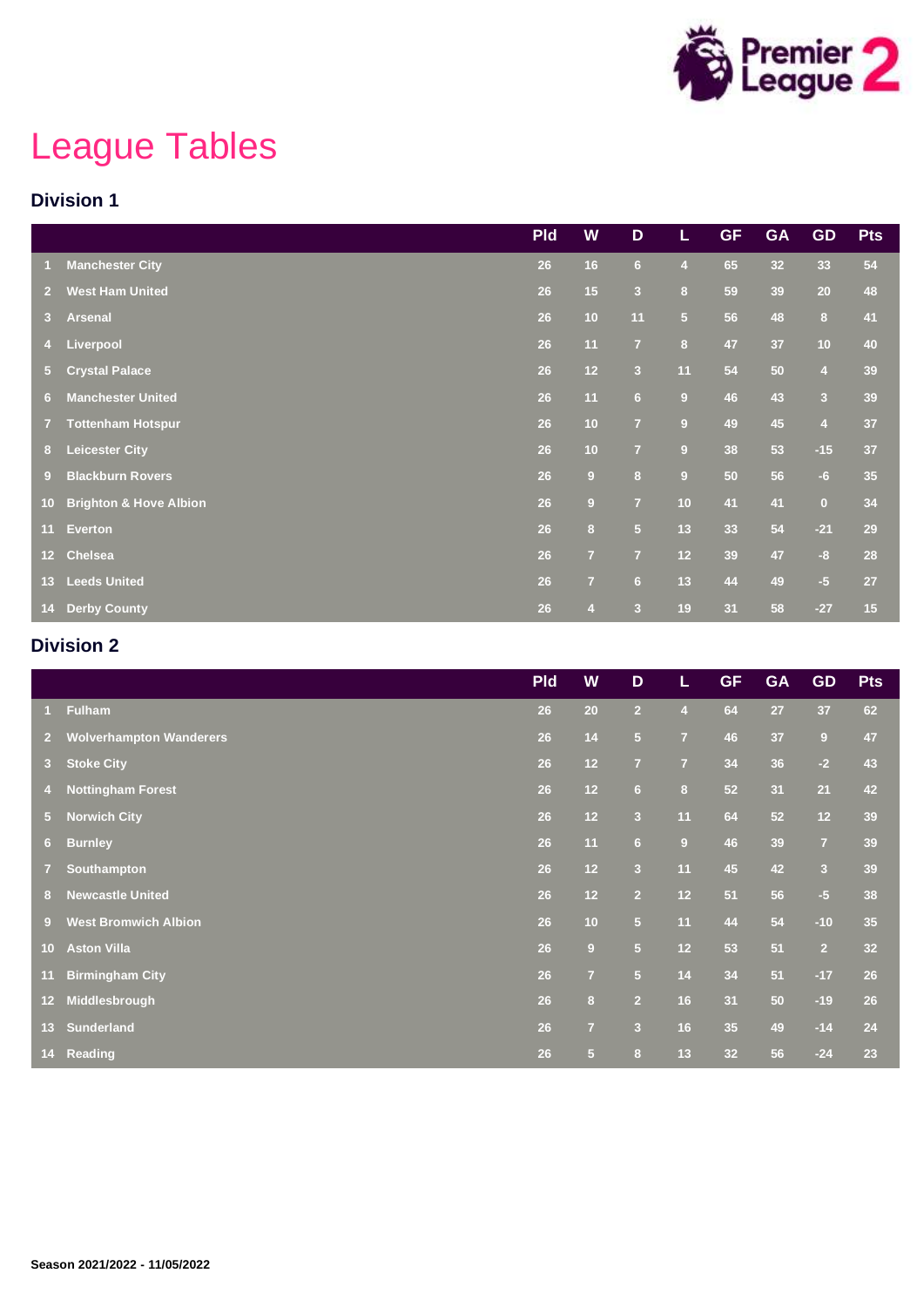

## Fixtures

## **Premier League 2**

| <b>Sunday, 15 May 2022</b>                    | Semi Final |                        |
|-----------------------------------------------|------------|------------------------|
| <b>Stoke City v Nottingham Forest</b>         |            |                        |
| bet365 Stadium                                | 15:00      | <b>Steven Copeland</b> |
| Tuesday, 17 May 2022                          | Semi Final |                        |
| <b>Wolverhampton Wanderers v Norwich City</b> |            |                        |
| <b>Molineux Stadium</b>                       | 19:00      |                        |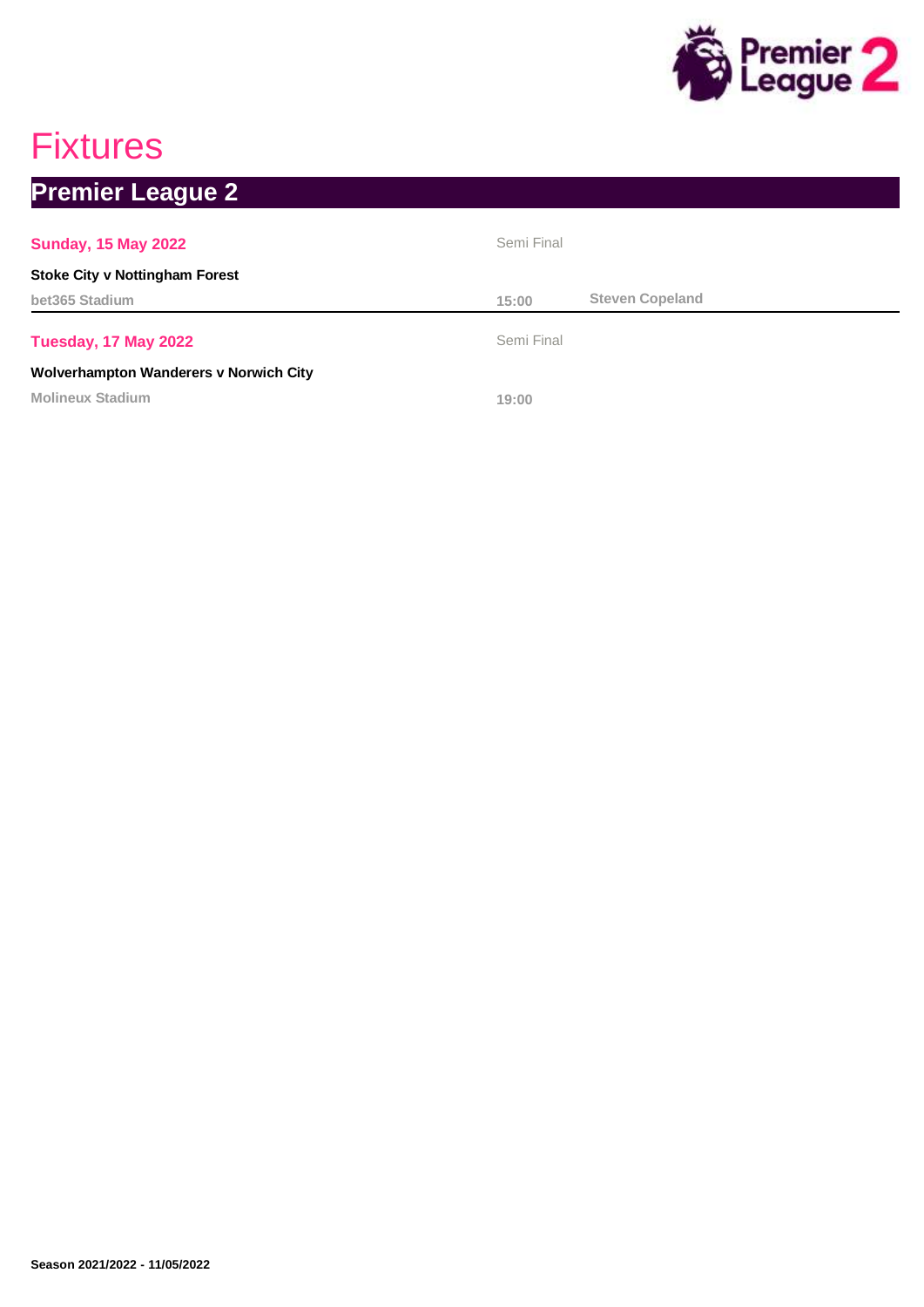

## **Results**

|              | <b>Sheffield United</b>  | $0 - 1$ | <b>Bristol City</b>      |
|--------------|--------------------------|---------|--------------------------|
|              | Coventry City            | $2 - 2$ | Ipswich Town             |
| <b>North</b> |                          |         |                          |
|              | Crewe Alexandra          | $0 - 4$ | Coventry City            |
|              | Wigan Athletic           | $2 - 2$ | Swansea City             |
|              | Peterborough United      | $0 - 2$ | Ipswich Town             |
| South        |                          |         |                          |
|              | Millwall                 | $2 - 3$ | <b>Colchester United</b> |
|              | <b>Charlton Athletic</b> | $2 - 4$ | Hull City                |
|              | <b>Bristol City</b>      | $4 - 2$ | Coventry City            |
|              | Cardiff City             | $2 - 1$ | Crewe Alexandra          |
|              | <b>Colchester United</b> | $2 - 2$ | Peterborough United      |
|              | Ipswich Town             | $3 - 0$ | <b>Sheffield United</b>  |
|              | Millwall                 | $2 - 1$ | Sheffield Wednesday      |
|              | Queens Park Rangers      | $3 - 2$ | Wigan Athletic           |
|              | Watford                  | $2 - 1$ | <b>Barnsley</b>          |
|              |                          |         |                          |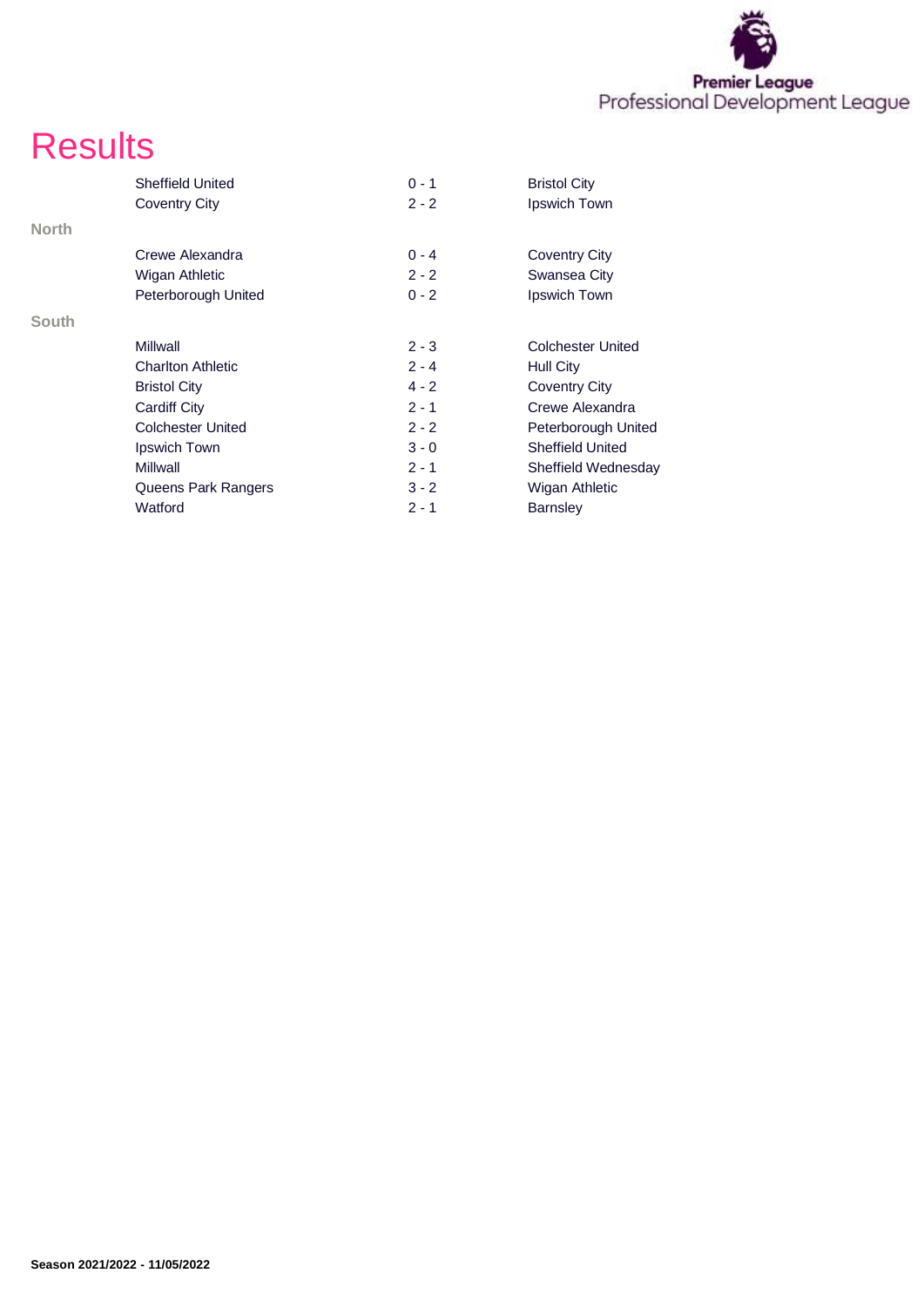

# League Tables

#### **North**

|                |                            | <b>Pld</b> | W              | D              | L              | <b>GF</b> | <b>GA</b>       | <b>GD</b>               | <b>Pts</b> |
|----------------|----------------------------|------------|----------------|----------------|----------------|-----------|-----------------|-------------------------|------------|
|                | <b>Sheffield United</b>    | 23         | 15             | 3              | $\sqrt{5}$     | 47        | 23              | 24                      | 48         |
| $2^{\circ}$    | <b>Coventry City</b>       | 23         | 13             | $\overline{4}$ | 6              | 57        | 39              | 18                      | 43         |
| 3 <sup>2</sup> | <b>Hull City</b>           | 23         | 12             | $\overline{4}$ | $\overline{7}$ | 44        | 41              | $\overline{\mathbf{3}}$ | 40         |
| 4 <sup>1</sup> | <b>Wigan Athletic</b>      | 23         | $\overline{7}$ | $\overline{4}$ | 12             | 31        | 39              | $-8$                    | 25         |
| $5 -$          | <b>Crewe Alexandra</b>     | 23         | $\overline{7}$ | $\overline{2}$ | 14             | 27        | 50              | $-23$                   | 23         |
| $6 -$          | <b>Peterborough United</b> | 23         | 5 <sub>5</sub> | $\overline{7}$ | 11             | 36        | 41              | $-5$                    | 22         |
| 7 <sup>7</sup> | <b>Barnsley</b>            | 23         | 5 <sub>5</sub> | $\overline{7}$ | 11             | 22        | 42              | $-20$                   | 22         |
| 8 <sup>1</sup> | <b>Sheffield Wednesday</b> | 23         | $\overline{4}$ | 8              | 11             | 21        | 32 <sub>2</sub> | $-11$                   | <b>20</b>  |

#### **South**

|                |                            | <b>Pld</b> | W              | D                       | L              | <b>GF</b> | <b>GA</b> | <b>GD</b> | <b>Pts</b> |
|----------------|----------------------------|------------|----------------|-------------------------|----------------|-----------|-----------|-----------|------------|
| $1 -$          | <b>Ipswich Town</b>        | 24         | 16             | $\overline{\mathbf{3}}$ | 5 <sub>5</sub> | 58        | 27        | 31        | 51         |
| 2 <sup>2</sup> | <b>Bristol City</b>        | 24         | 15             | 5 <sub>5</sub>          | $\overline{4}$ | 60        | 31        | 29        | 50         |
|                | 3 Cardiff City             | 24         | 15             | $\overline{2}$          | $\overline{7}$ | 44        | 30        | 14        | 47         |
| 47             | <b>Charlton Athletic</b>   | 24         | 10             | 6                       | 8              | 55        | 46        | 9         | 36         |
| $5 -$          | <b>Millwall</b>            | 24         | 9              | $\overline{\mathbf{3}}$ | 12             | 34        | 45        | $-11$     | 30         |
|                | <b>6</b> Colchester United | 24         | 8              | 5 <sub>5</sub>          | 11             | 35        | 44        | $-9$      | 29         |
| 7 <sup>7</sup> | <b>Watford</b>             | 24         | 6              | $\overline{7}$          | 11             | 28        | 43        | $-15$     | 25         |
|                | 8 Swansea City             | 24         | 5 <sub>5</sub> | 9                       | 10             | 34        | 41        | $-7$      | 24         |
| $9^{\circ}$    | <b>Queens Park Rangers</b> | 24         | $\overline{7}$ | 3                       | 14             | 34        | 53        | $-19$     | 24         |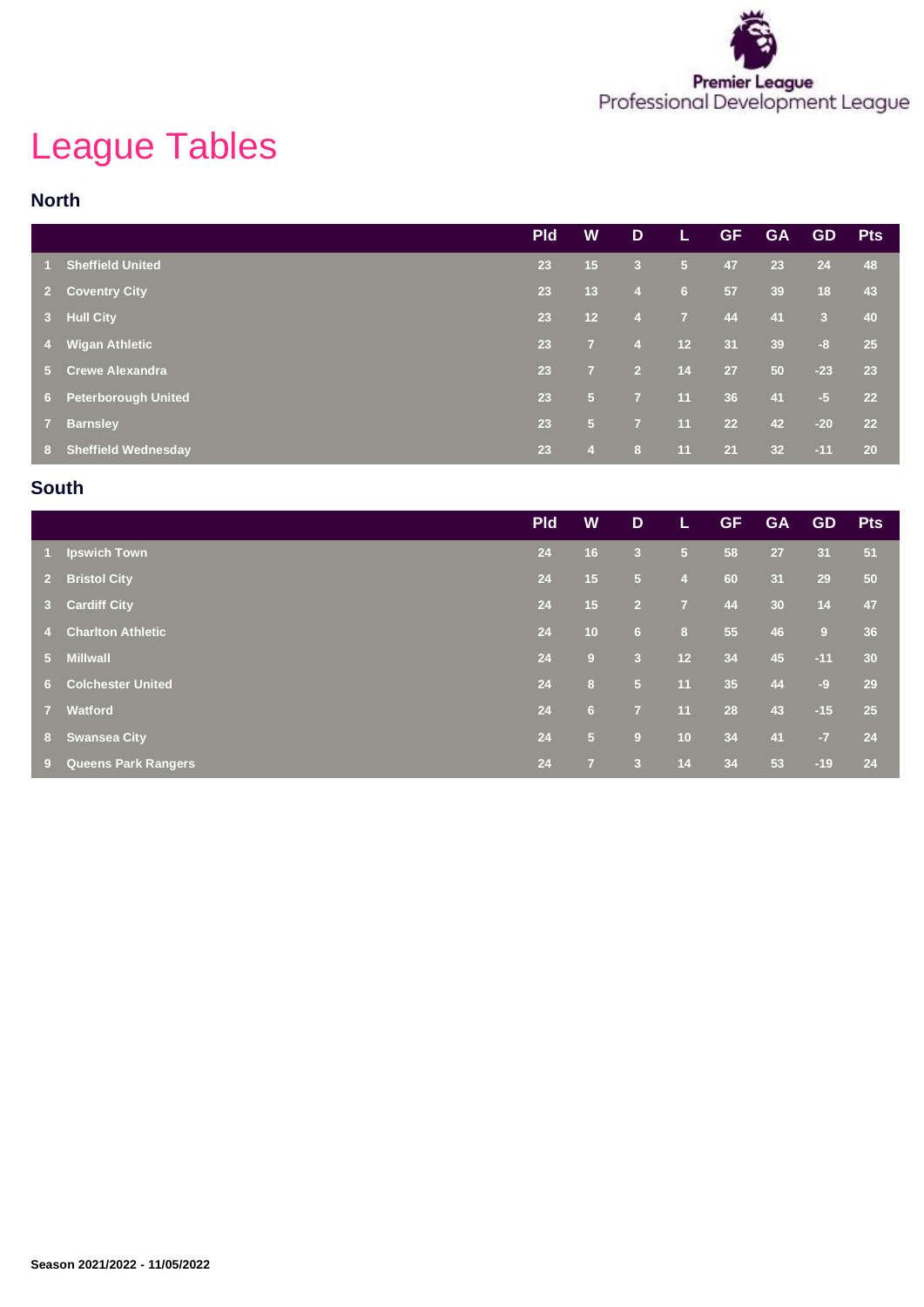

## **Fixtures**

**Professional Development League**

#### **Tuesday, 17 May 2022** Final

#### **Bristol City v Coventry City**

**Ashton Gate Stadium 19:00**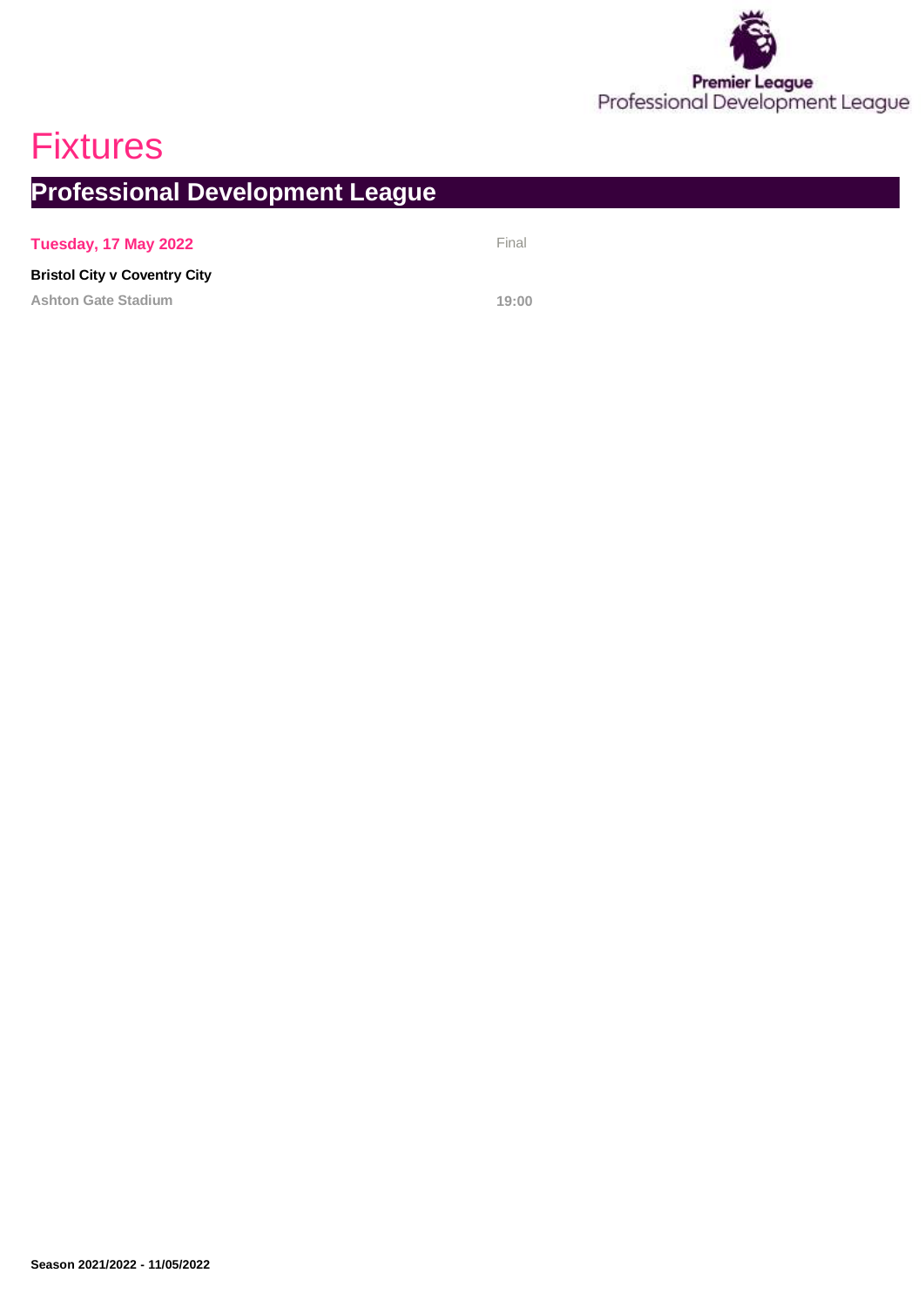

## **Results**

| West Bromwich Albion    | $2 - 1$ |
|-------------------------|---------|
| Wolverhampton Wanderers | $3 - 2$ |

Fulham Middlesbrough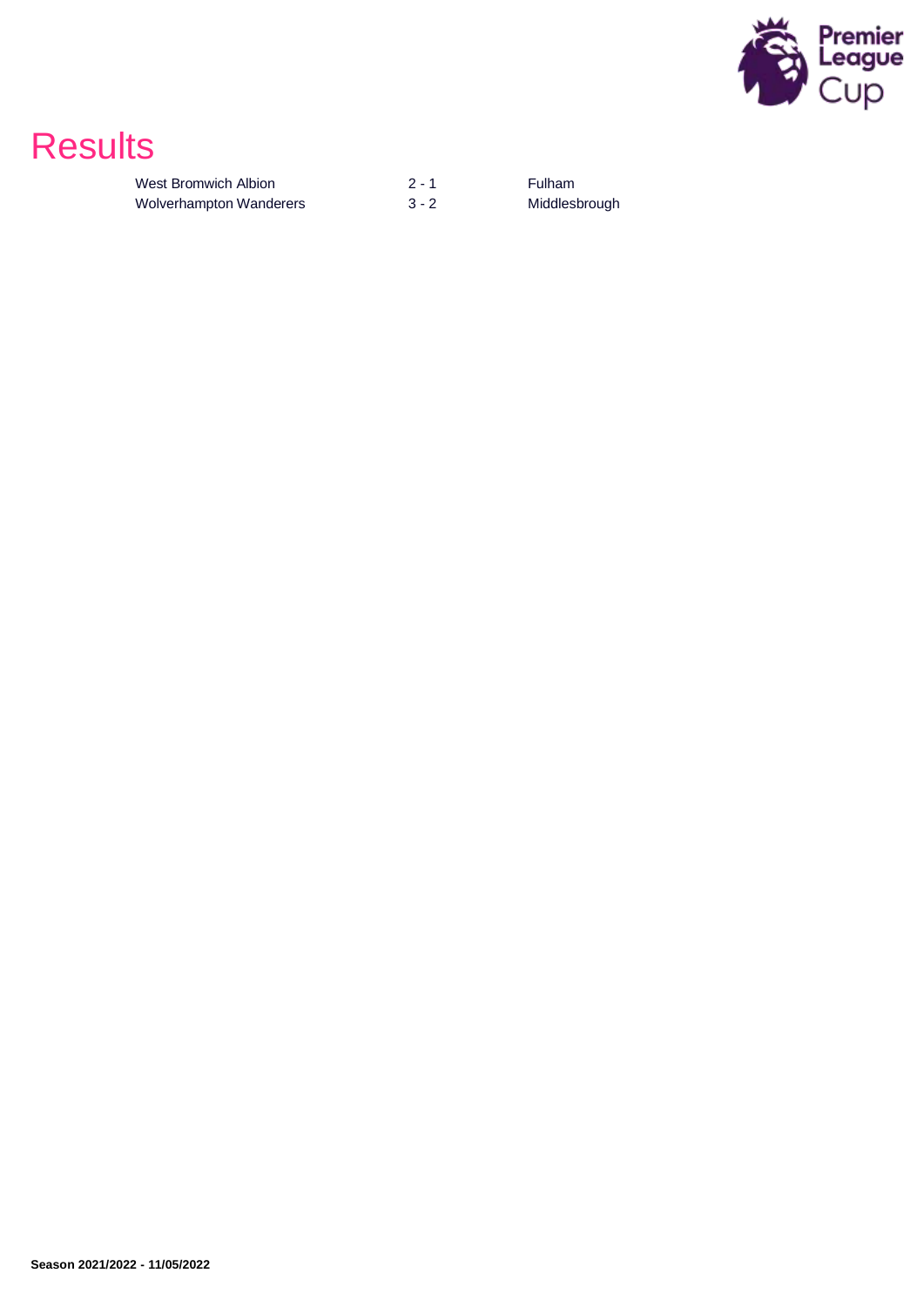

# League Tables

### **Group A**

|                        | <b>Pld</b> |  | W D L GF GA GD Pts                                                                |  |  |
|------------------------|------------|--|-----------------------------------------------------------------------------------|--|--|
| 1 West Bromwich Albion |            |  | $\begin{array}{ccccccccccccccccc}\n6 & 4 & 1 & 1 & 18 & 8 & 10 & 13\n\end{array}$ |  |  |
| 2 Arsenal              |            |  | 6 2 2 2 11 12 -1 8                                                                |  |  |
| 3 AFC Bournemouth      |            |  | $\begin{array}{ccccccccccccccccc} 6 & 2 & 2 & 2 & 8 & 9 & -1 & 8 \end{array}$     |  |  |
| 4 Southampton          |            |  | 6 0 3 3 7 15 -8 3                                                                 |  |  |

### **Group B**

|                         | <b>Pld</b> |  | W D L GF GA GD Pts                                                    |  |  |
|-------------------------|------------|--|-----------------------------------------------------------------------|--|--|
| Middlesbrough<br>$\sim$ |            |  | $\begin{array}{cccccccc} 6 & 3 & 0 & 3 & 13 & 10 & 3 & 9 \end{array}$ |  |  |
| 2 Queens Park Rangers   |            |  | 6 3 0 3 15 14 1 9                                                     |  |  |
| 3 Blackburn Rovers      |            |  | 6 3 0 3 16 16 0 9                                                     |  |  |
| 4 Nottingham Forest     | 6.         |  | 3 0 3 13 17 -4 9                                                      |  |  |

### **Group C**

|                     |  | <b>Pld</b> | W D L GF GA GD Pts |  |              |  |
|---------------------|--|------------|--------------------|--|--------------|--|
| 1 Derby County      |  |            | 6 5 1 0 17 9       |  | $8 \t3 \t16$ |  |
| 2 Charlton Athletic |  |            | 6 3 1 2 14 6 8 10  |  |              |  |
| 3 Norwich City      |  |            | 6 1 2 3 12 16 -4 5 |  |              |  |
| 4 Reading           |  |            | 6 1 0 5 6 18 -12 3 |  |              |  |

### **Group D**

|                       | <b>Pld</b> |  | W D L GF GA GD Pts                                                              |  |  |
|-----------------------|------------|--|---------------------------------------------------------------------------------|--|--|
| 1 Peterborough United |            |  | $\begin{array}{cccccccc} 6 & 3 & 1 & 2 & 13 & 8 & 5 & 10 \end{array}$           |  |  |
| 2 Sheffield United    |            |  | $\begin{array}{cccccccc} 6 & 3 & 1 & 2 & 9 & 10 & -1 & 10 \end{array}$          |  |  |
| 3 Everton             |            |  | $\begin{array}{ccccccccccccccccc}\n6 & 3 & 0 & 3 & 8 & 9 & -1 & 9\n\end{array}$ |  |  |
| 4 Burnley             |            |  | $\begin{array}{cccccccc} 6 & 2 & 0 & 4 & 8 & 11 & -3 & 6 \end{array}$           |  |  |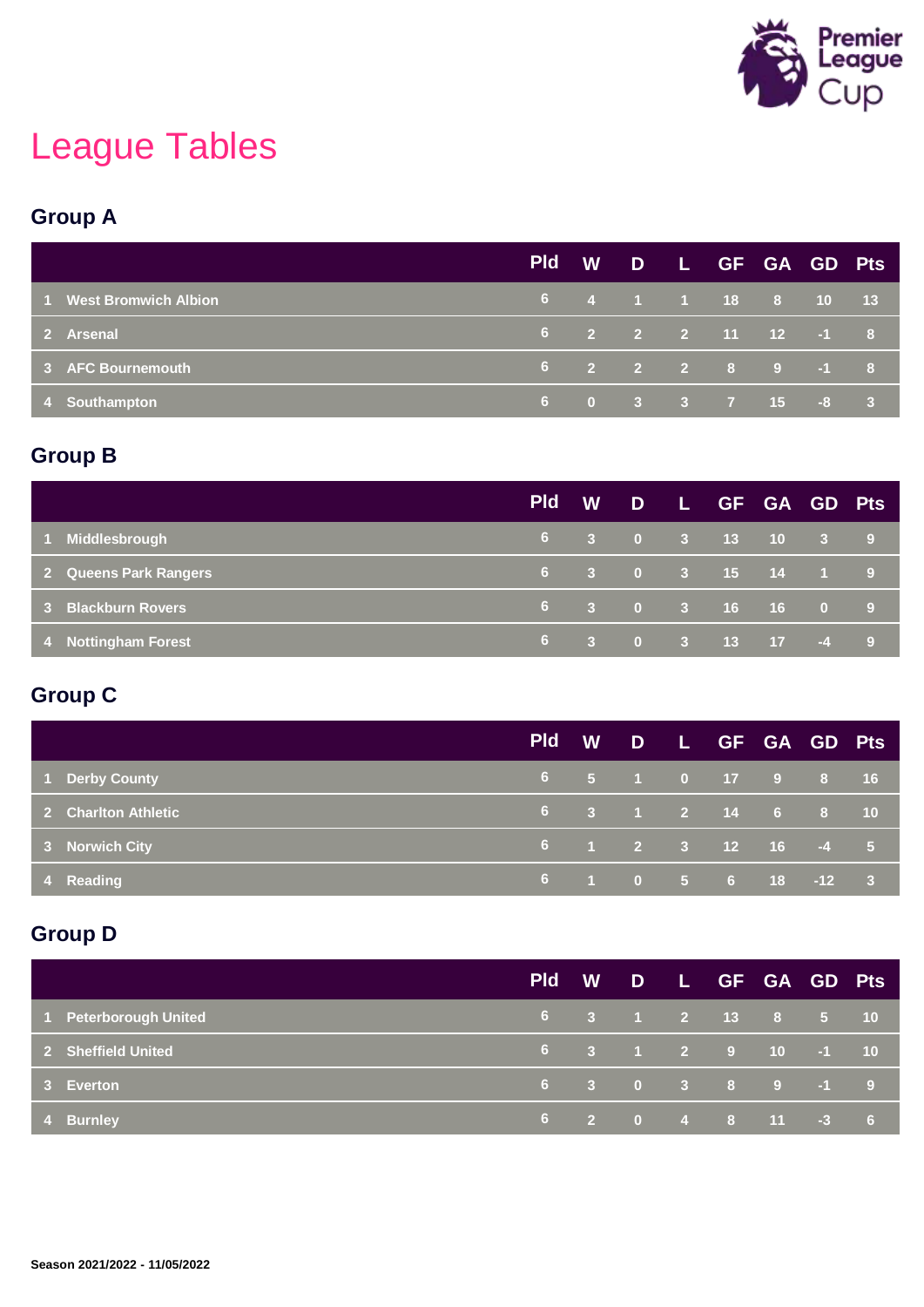### **Group E**

|                  | <b>Pld</b> |  | W D L GF GA GD Pts                                                    |  |  |
|------------------|------------|--|-----------------------------------------------------------------------|--|--|
| 1 Wigan Athletic |            |  | 6 4 1 1 13 7 6 13                                                     |  |  |
| 2 Leeds United   |            |  | 6 2 2 2 10 10 0 8                                                     |  |  |
| 3 Sunderland     |            |  | $\begin{array}{cccccccc} 6 & 1 & 3 & 2 & 9 & 13 & -4 & 6 \end{array}$ |  |  |
| 4 Mansfield Town |            |  | $-6$ 1 2 3 7 9 -2 5                                                   |  |  |

### **Group F**

|                           | <b>Pld</b> |  | W D L GF GA GD Pts                                                                          |  |  |
|---------------------------|------------|--|---------------------------------------------------------------------------------------------|--|--|
| 1 West Ham United         |            |  | $\begin{array}{cccccccc} 6 & 4 & 1 & 1 & \overline{11} & 5 & 6 & \overline{13} \end{array}$ |  |  |
| 2 Wolverhampton Wanderers |            |  | 6 3 2 1 8 6 2 11                                                                            |  |  |
| 3 Exeter City             |            |  | $\begin{array}{cccccccc} 6 & 1 & 2 & 3 & 9 & 12 & -3 & 5 \end{array}$                       |  |  |
| 4 Swansea City            |            |  | 6 0 3 3 7 12 -5 3                                                                           |  |  |

### **Group G**

|                     | <b>Pld</b> | <b>W</b> |  | D L GF GA GD Pts   |  |  |
|---------------------|------------|----------|--|--------------------|--|--|
| 1 Huddersfield Town |            |          |  | 6 5 1 0 17 3 14 16 |  |  |
| 2 Newcastle United  |            |          |  | 6 3 1 2 9 6 3 10   |  |  |
| 3 Watford           |            |          |  | 6 2 0 4 7 15 -8 6  |  |  |
| 4 Birmingham City   |            |          |  | 6 1 0 5 6 15 -9 3  |  |  |

### **Group H**

|                     | <b>Pld</b> | <b>W</b> |  | D L GF GA GD Pts                                                      |  |  |
|---------------------|------------|----------|--|-----------------------------------------------------------------------|--|--|
| 1 Fulham            |            |          |  | 6 5 1 0 14 4 10 16                                                    |  |  |
| 2 Stoke City        |            |          |  | 6 3 0 3 15 11 4 9                                                     |  |  |
| 3 Colchester United |            |          |  | $\begin{array}{cccccccc} 6 & 1 & 2 & 3 & 8 & 10 & -2 & 5 \end{array}$ |  |  |
| 4 Southend United   |            |          |  | $16$ 1 1 4 4 16 -12 4                                                 |  |  |